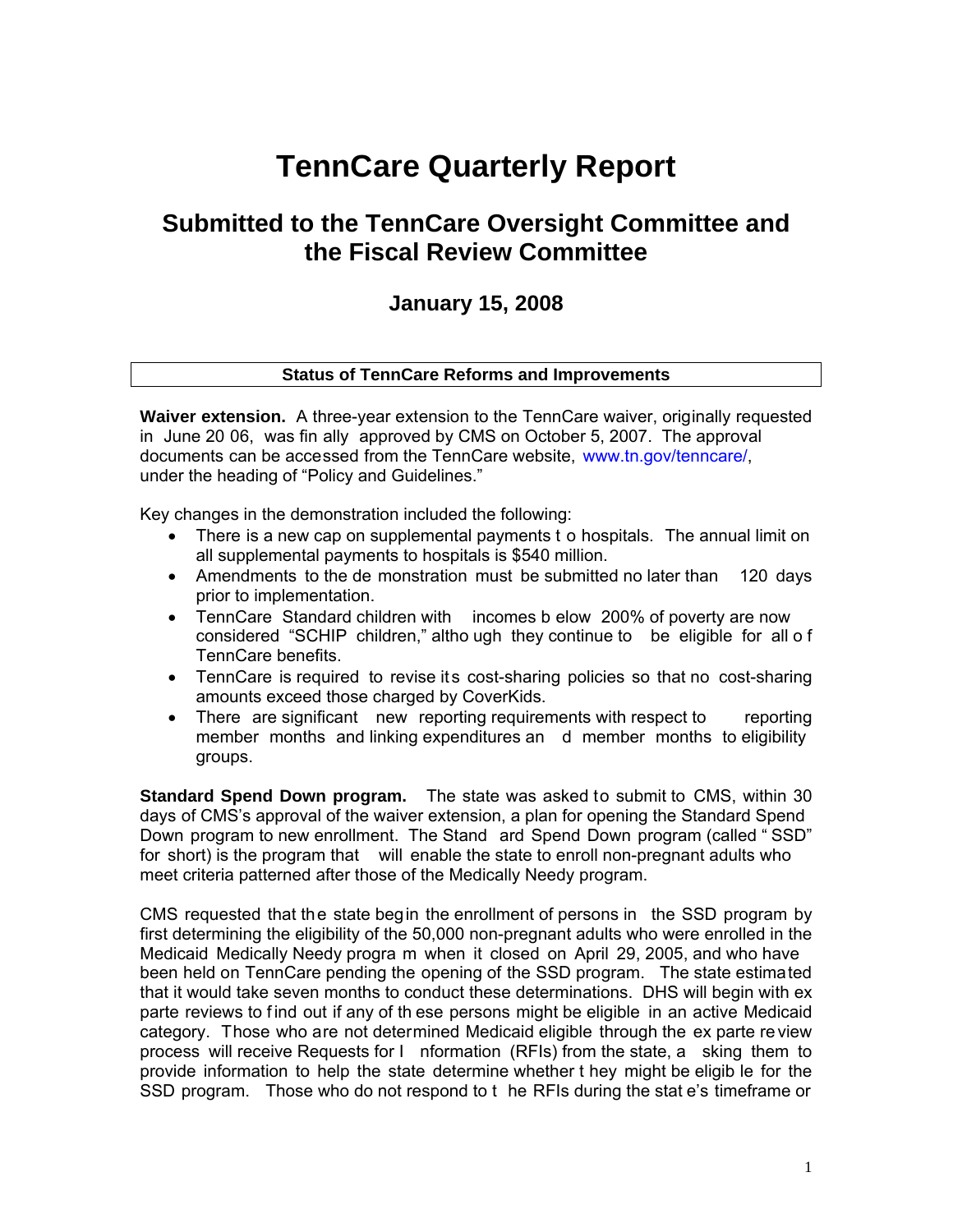who are unable to present information demonstrating that they meet the criteria for either an active Medicaid category or the new SSD category will be disenrolled from TennCare.

After all of the current enrollees have been through this pro cess, the state will open the SSD program to enrollment by new applicants. We expect that this will happen by late summer or early fall.

**Cost-sharing policies.** As stated above, one of the requ irements of the new waiver extension was that the state modify its co st-sharing policies to en sure that no costsharing amounts exceed those char ged by CoverKids. CMS's approval letter required that these policies must be modified by July 1, 2008, with a plan due to CMS within 60 days of the approval of the extension.

The state took action on premium collections first. CoverKids does not charge premiums for the portion of the program that is supported with state and federal funds. (CoverKids charges premiums for the portion o f the program that is for higher income children and that is supported with state-only funds.) Accordingly, the decision was made to ce ase premium collections from TennCare Standard enrollees on December 1, 2 007. (TennCare enrollees who are Medicaid eligible have no premium obligations.)

TennCare Standard enrollees having premium obligations r eceived notices stating that no additional premiums would be required from the m, although they would re main responsible for any delinquent premiums that were due for periods prior to December 1, 2007.

The state submitted the required plan on De cember 20, 2007, assuring CMS th at the TennCare cost-sharing policies would not exce ed those of CoverKids, effective July 1, 2009.

**RFP development.** Work is underway on several Requests for Proposals (RFPs). In mid-September the state issued an RFP for re-procurement of the TennCare<br>Management Information System (TCMIS). The state received two proposals, which Management Information System (TCMIS). were submitted on December 3, 2007, and which were still being evaluated at the end of the quarter. The state is also working on developing an RFP for re-pro curement of the Pharmacy Benefits Manager (PBM) which has a tentative release dat e of February 1, 2008. Additionally, an RFP was b eing finalized to implement an integrated model for medical and behavioral services in West and East Tennessee much like the model that has been implemented in Middle Tennessee.

**Autism detection grant.** On November 8, 2007, the Bureau of TennCare announced a grant to the Tennessee chapter of the American Academy of Pediatrics (TNAAP) to help community-based pediatricians ev aluate young children f or autism, a highly prevalen t developmental condition. The gr ant will en able the V anderbilt Kennedy Center's Treatment and Research Institute for Autism Spectrum Disorders ( TRIAD) to train community pediatricians to assess children suspected of having autism so that they can receive specialized intervention as soon as possible. The new program is called START ED (Screening Tools and Referral Training - Evaluation and Diagnosis).

Five Middle Tennessee pediatricians will participate in the six-month pi lot, which began with a two-day training workshop. Pediatricians will learn how to assess the children and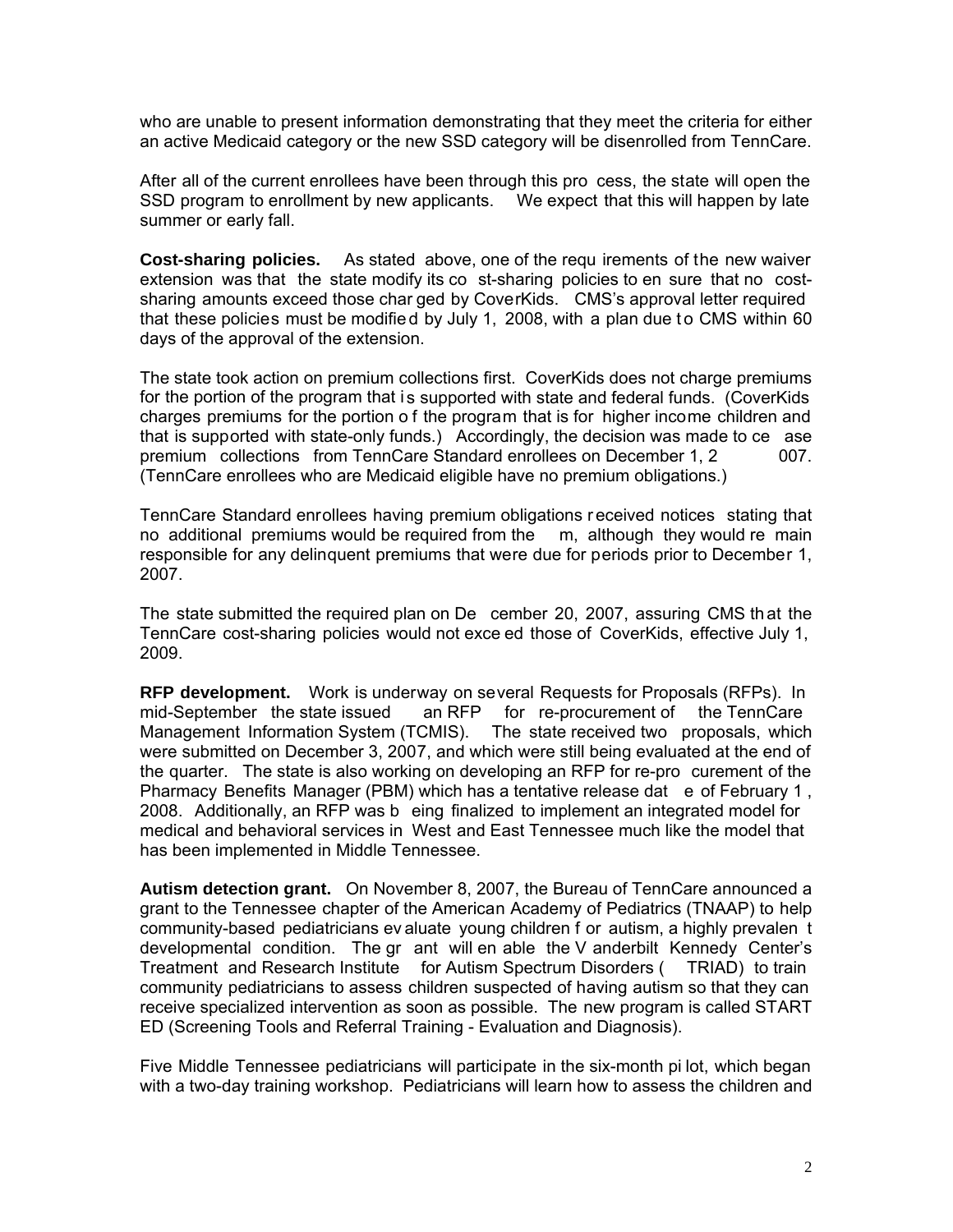interview their parents to make a diagnostic determination. They will also videotape autism assessments from their own practices to gather feedback.

**Essential Access Hospital payments.** The TennCare Bureau continued to make Essential Access Hosp ital payments during this period. Essential Access Hospital payments are payments from a p ool of \$100 million (\$36,265,000 in state doll ars) appropriated by the General Assembly.

The methodology for distributing these funds specifically considers each hospital's relative contribution to providing services to TennCare members, while a lso relative contribution to providing services to TennCare members, while a lso acknowledging differences in paye r mix and hospitals' relative abilit y to make up TennCare losses. Data from the Hospital Joint Annual Report is used to determine hospitals' eligibility for these payments. Eligibility is determined each q uarter based on each hospital's participation in TennCare. In order to receive a payme nt for the quarter, a hospital must be a contracted provider with TennCare Select and at least one o ther Managed Care Organization (MCO), and it must have contr acted with TennCare Select for the entire quarter that the payment represents. Excluded from the Essential Access Hospital payments are Critical Access Hospitals, which receive cost-based reimbursement from th e TennCare program and therefore do not have unreimbursed TennCare costs, and the five state mental health institutes.

| <b>Name of Hospital</b>                     | 2008 - Qtr. 2* | <b>Total</b> |
|---------------------------------------------|----------------|--------------|
| Methodist Medical Center of Oak Ridge       | 141,455        | 141,455      |
| Ridgeview Psychiatric Hospital and Center   | 67,301         | 67,301       |
| <b>Bedford County Medical Center</b>        | 105,021        | 105,021      |
| <b>Blount Memorial Hospital</b>             | 128,154        | 128,154      |
| <b>Bradley Memorial Hospital</b>            | 139,682        | 139,682      |
| <b>Cleveland Community Hospital</b>         | 113,630        | 113,630      |
| St. Marys Medical Center of Campbell County | 101,968        | 101,968      |
| Jellico Community Hospital                  | 113,902        | 113,902      |
| <b>Stones River Hospital</b>                | 31,492         | 31,492       |
| Baptist Memorial Hospital Huntingdon        | 28,201         | 28,201       |
| McKenzie Regional Hospital                  | 42,074         | 42,074       |
| <b>Sycamore Shoals Hospital</b>             | 90,828         | 90,828       |
| <b>Claiborne County Hospital</b>            | 104,018        | 104,018      |
| <b>Cumberland River Hospital</b>            | 14,006         | 14,006       |
| <b>Baptist Hospital of Cocke County</b>     | 176,179        | 176,179      |
| United Regional Medical Center              | 45,416         | 45,416       |
| Harton Regional Medical Center              | 76,714         | 76,714       |
| <b>Cumberland Medical Center</b>            | 110,290        | 110,290      |
| Southern Hills Medical Center               | 75,906         | 75,906       |
| <b>Tennessee Christian Medical Center</b>   | 338,930        | 338,930      |
| Metro Nashville General Hospital            | 993,725        | 993,725      |
| <b>Baptist Hospital</b>                     | 212,905        | 212,905      |
| <b>Vanderbilt University Hospital</b>       | 2,743,042      | 2,743,042    |
| <b>Centennial Medical Center</b>            | 220,878        | 220,878      |

The projected Essential Access Hospital payments for the second quarter of State Fiscal Year 2008 are shown in the following table.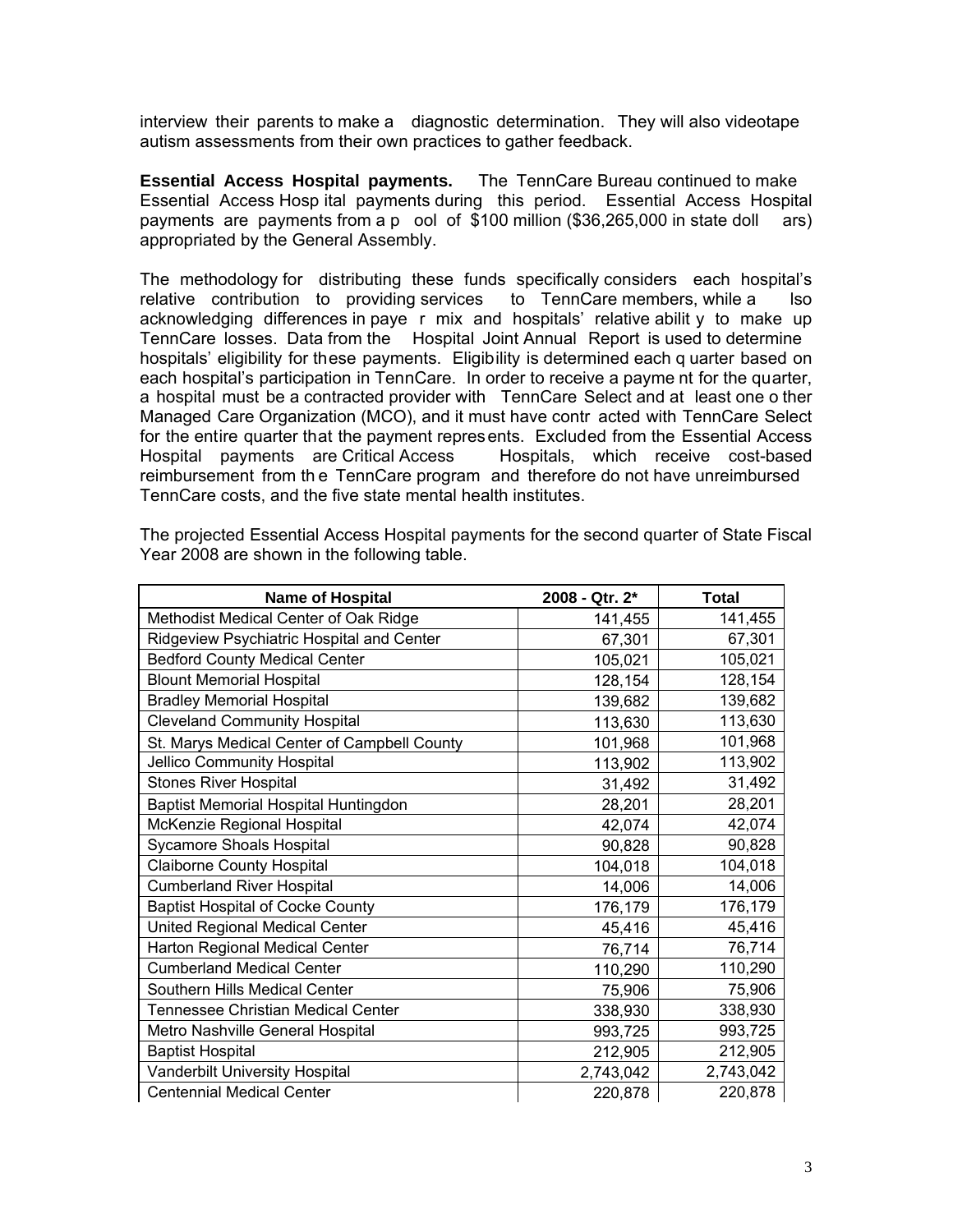| <b>Name of Hospital</b>                   | 2008 - Qtr. 2* | <b>Total</b> |
|-------------------------------------------|----------------|--------------|
| <b>Skyline Medical Center</b>             | 86,095         | 86,095       |
| <b>Summit Medical Center</b>              | 108,925        | 108,925      |
| <b>Baptist Womens Treatment Center</b>    | 2,589          | 2,589        |
| Decatur County General Hospital           | 25,446         | 25,446       |
| <b>Baptist Dekalb Hospital</b>            | 27,146         | 27,146       |
| <b>Horizon Medical Center</b>             | 73,519         | 73,519       |
| Dyersburg Regional Medical Center         | 112,633        | 112,633      |
| Methodist Healthcare Fayette              | 50,100         | 50,100       |
| Jamestown Regional Medical Center         | 98,132         | 98,132       |
| Emerald Hodgson Hospital                  | 21,354         | 21,354       |
| Southern Tennessee Medical Center         | 59,252         | 59,252       |
| Milan General Hospital                    | 23,858         | 23,858       |
| <b>Gibson General Hospital</b>            | 40,884         | 40,884       |
| Humboldt General Hospital                 | 88,280         | 88,280       |
| Hillside Hospital                         | 77,557         | 77,557       |
| Laughlin Memorial Hospital                | 88,736         | 88,736       |
| Takoma Adventist Hospital                 | 58,281         | 58,281       |
| Morristown Hamblen Healthcare System      | 137,727        | 137,727      |
| Lakeway Regional Hospital                 | 115,674        | 115,674      |
| <b>Erlanger Medical Center</b>            | 1,594,760      | 1,594,760    |
| <b>Erlanger North Hospital</b>            | 23,710         | 23,710       |
| Women's East Pavilion                     | 12,383         | 12,383       |
| Parkridge Medical Center                  | 72,481         | 72,481       |
| Parkridge East Hospital                   | 115,498        | 115,498      |
| Parkridge Valley Hospital                 | 201,650        | 201,650      |
| <b>Bolivar General Hospital</b>           | 54,151         | 54,151       |
| Hardin County General Hospital            | 105,300        | 105,300      |
| Wellmont Hawkins County Memorial Hospital | 134,362        | 134,362      |
| Haywood Park Community Hospital           | 30,443         | 30,443       |
| Henderson County Community Hospital       | 25,212         | 25,212       |
| Henry County Medical Center               | 88,073         | 88,073       |
| Jefferson Memorial Hospital               | 56,620         | 56,620       |
| Fort Sanders Regional Medical Center      | 256,022        | 256,022      |
| Saint Mary's Health System                | 197,459        | 197,459      |
| <b>Baptist Hospital of East Tennessee</b> | 102,975        | 102,975      |
| University of Tennessee Memorial Hospital | 1,562,381      | 1,562,381    |
| East Tennessee Childrens Hospital         | 368,681        | 368,681      |
| <b>Crockett Hospital</b>                  | 52,776         | 52,776       |
| <b>Lincoln Medical Center</b>             | 45,015         | 45,015       |
| Fort Sanders Loudon Medical Center        | 45,444         | 45,444       |
| <b>Woods Memorial Hospital</b>            | 44,469         | 44,469       |
| <b>Athens Regional Medical Center</b>     | 55,083         | 55,083       |
| <b>McNairy Regional Hospital</b>          | 43,989         | 43,989       |
| Jackson Madison County General Hospital   | 545,382        | 545,382      |
| Regional Hospital of Jackson              | 105,266        | 105,266      |
| Pathways of Tennessee                     | 121,274        | 121,274      |
| <b>Grandview Medical Center</b>           | 70,225         | 70,225       |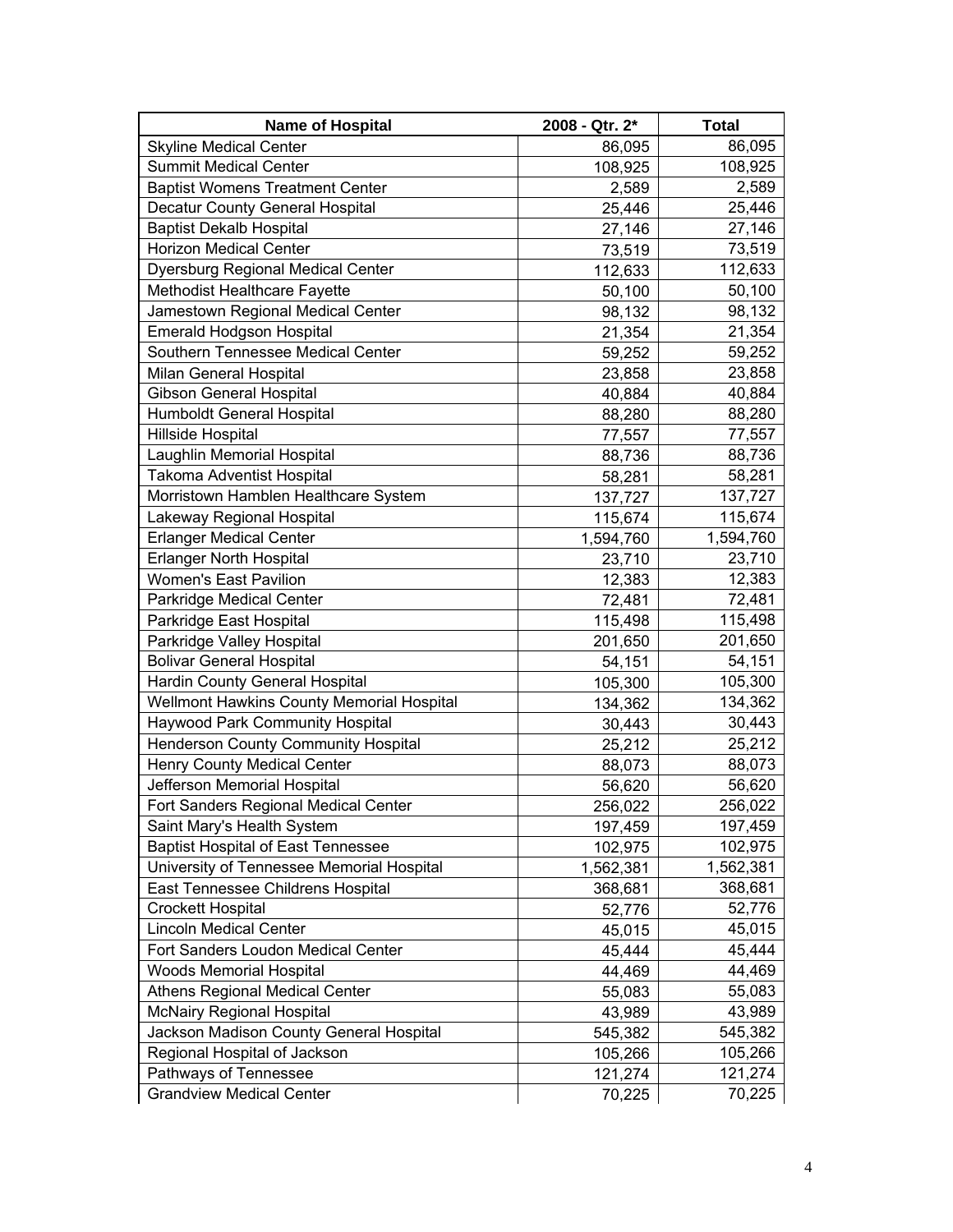| <b>Name of Hospital</b>                         | 2008 - Qtr. 2* | <b>Total</b> |
|-------------------------------------------------|----------------|--------------|
| Maury Regional Hospital                         | 170,726        | 170,726      |
| Sweetwater Hospital Association                 | 138,893        | 138,893      |
| <b>Gateway Medical Center</b>                   | 187,673        | 187,673      |
| <b>Baptist Memorial Hospital Union City</b>     | 54,439         | 54,439       |
| Livingston Regional Hospital                    | 44,080         | 44,080       |
| <b>Cookeville Regional Medical Center</b>       | 126,745        | 126,745      |
| Roane Medical Center                            | 56,711         | 56,711       |
| <b>Northcrest Medical Center</b>                | 195,622        | 195,622      |
| Middle Tennessee Medical Center                 | 268,982        | 268,982      |
| <b>Baptist Treatment Center of Murfreesboro</b> | 2,255          | 2,255        |
| <b>Stonecrest Medical Center</b>                | 79,891         | 79,891       |
| <b>Scott County Hospital</b>                    | 58,557         | 58,557       |
| Fort Sanders Sevier Medical Center              | 134,101        | 134,101      |
| Regional Medical Center (The Med)               | 4,900,894      | 4,900,894    |
| Saint Jude Childrens Research                   | 296,783        | 296,783      |
| Methodist Healthcare South                      | 258,257        | 258,257      |
| <b>Methodist University Healthcare</b>          | 347,154        | 347,154      |
| Methodist Healthcare North                      | 174,346        | 174,346      |
| Methodist Healthcare Lebonheur                  | 881,319        | 881,319      |
| <b>Delta Medical Center</b>                     | 226,716        | 226,716      |
| Saint Francis Hospital                          | 341,043        | 341,043      |
| <b>Baptist Memorial Hospital for Women</b>      | 84,384         | 84,384       |
| Smith County Memorial Hospital                  | 23,395         | 23,395       |
| Wellmont Bristol Regional Medical Center        | 269,196        | 269,196      |
| Wellmont Holston Valley Medical Center          | 229,563        | 229,563      |
| Indian Path Medical Center                      | 82,719         | 82,719       |
| <b>Indian Path Pavilion</b>                     | 50,060         | 50,060       |
| Tennessee Christian Medical Center Portland     | 32,793         | 32,793       |
| Sumner Regional Medical Center                  | 155,629        | 155,629      |
| Hendersonville Medical Center                   | 49,297         | 49,297       |
| <b>Baptist Memorial Hospital Tipton</b>         | 102,324        | 102,324      |
| Unicoi County Memorial Hospital                 | 29,807         | 29,807       |
| River Park Hospital                             | 49,174         | 49,174       |
| North Side Hospital                             | 66,129         | 66,129       |
| Johnson City Specialty Hospital                 | 12,839         | 12,839       |
| Johnson City Medical Center Hospital            | 705,198        | 705,198      |
| Woodridge Psychiatric Hospital                  | 59,716         | 59,716       |
| <b>Wayne Medical Center</b>                     | 33,160         | 33,160       |
| <b>Volunteer Community Hospital</b>             | 34,989         | 34,989       |
| White County Community Hospital                 | 30,717         | 30,717       |
| <b>University Medical Center</b>                | 310,735        | 310,735      |
|                                                 |                | 25,000,000   |

\* Projected 2nd Qtr. EAH payments

| <b>Reverification Status</b> |  |
|------------------------------|--|
|------------------------------|--|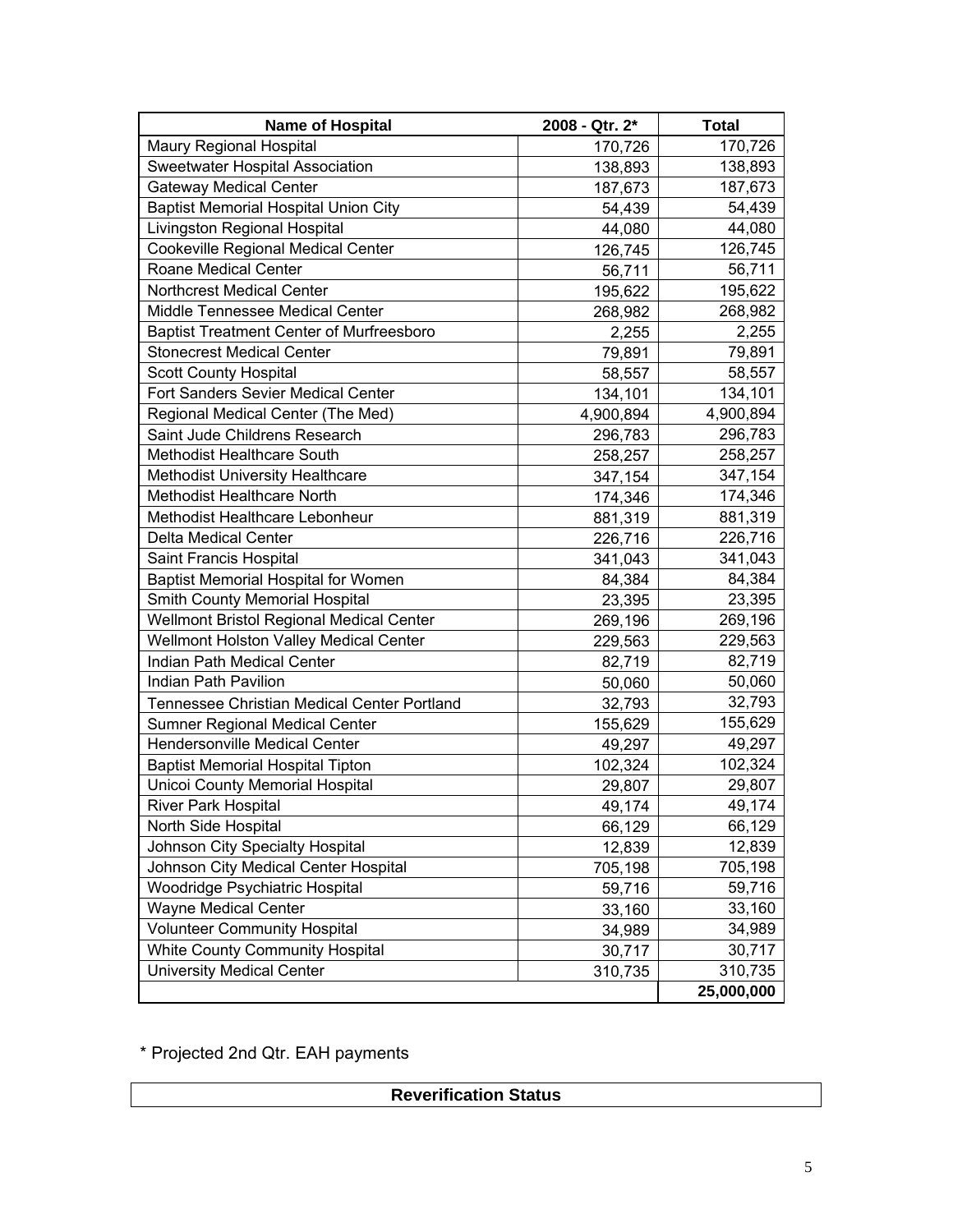Efforts formerly directe d at reverification durin g the past year were directed to ward assessing the eligibility of TennCare Standard adults for Medicaid categories, since the TennCare Standard adult catego ries were t erminated in 2005. Those TennCare Standard adults who w ere not fou nd eligible in a Medicaid category were disenrolled, after having the opportunity to exercise all appeal rights.

We have n ow started a monthly process for TennCare Standard children who have turned 19 and who are therefore no longer eligible for Tenn Care Standard. Those who are not found eligible in an active Medicaid category are disenrolled.

## **Status of Filling Top Leadership Positions in the Bureau**

**Tammy Gennari** was appointed October 1, 2007, as Information Systems Dire ctor, Division of Information Systems. Ms. Gennar i will serve as Directo r of Claims and Encounters, directing activities for both inter nal and external staff relating to the processing and storage of claims and e processing and storage of claims and e Management Information System (TCMIS). TennCare claims and encounter data represent the administrative record of care for over 1 million Tennesseans and provide supporting detail for a majority of the appro ximate \$8 billion in a nnual program expenses. Ms. Gennari brings to TennCare over 15 years of experience in Medicaid operations with particular expertise in system operations and bu siness process management. She possesse s a BS in Interpersonal Communication from Ohio University, and is a certified Project Management Professional (PMP).

## **Number of Recipients on TennCare and Costs to the State**

As of the e nd of the q uarter, there were 1,137,756 enrolle es on TennCare: 1,101,949 Medicaid eligibles and 35,807 Uninsureds and Uninsurables (Medically Eligibles).

During the fourth quarter of calendar 2007 (October through December), Ten nCare spent\* \$749,107,700 for managed care organization (MCO) services\*\*, \$74,689,000 for behavioral health organization (BHO) services, \$33,875,600 for dental benefit manager (DBM) services, and \$170,721,400 for pharmacy benefits manager (PBM) services. The state's Medicare clawba ck payment was \$57,7 23,900. (T he "clawback" refers to the payment required under the Medicare progr am's new Part D pharmacy prog ram. Pharmacy benefits for Medicaid/Medicare dual eligible s, which had formerly been provided by TennCare, were shifted to the Medicare program on January 1, 2006. The "clawback" payment is intended to be roughly the amount of state fun ds that the state Medicaid program would have paid if it had continued to pay for outpa tient prescription drugs for persons dually eligible for Medicare and Medicaid.)

*\*These figures are as of Dec. 31 and are unaudited. \*\*This figure includes Integrated Managed Care MCO expenditures.*

## **Viability of MCOs in the TennCare Program**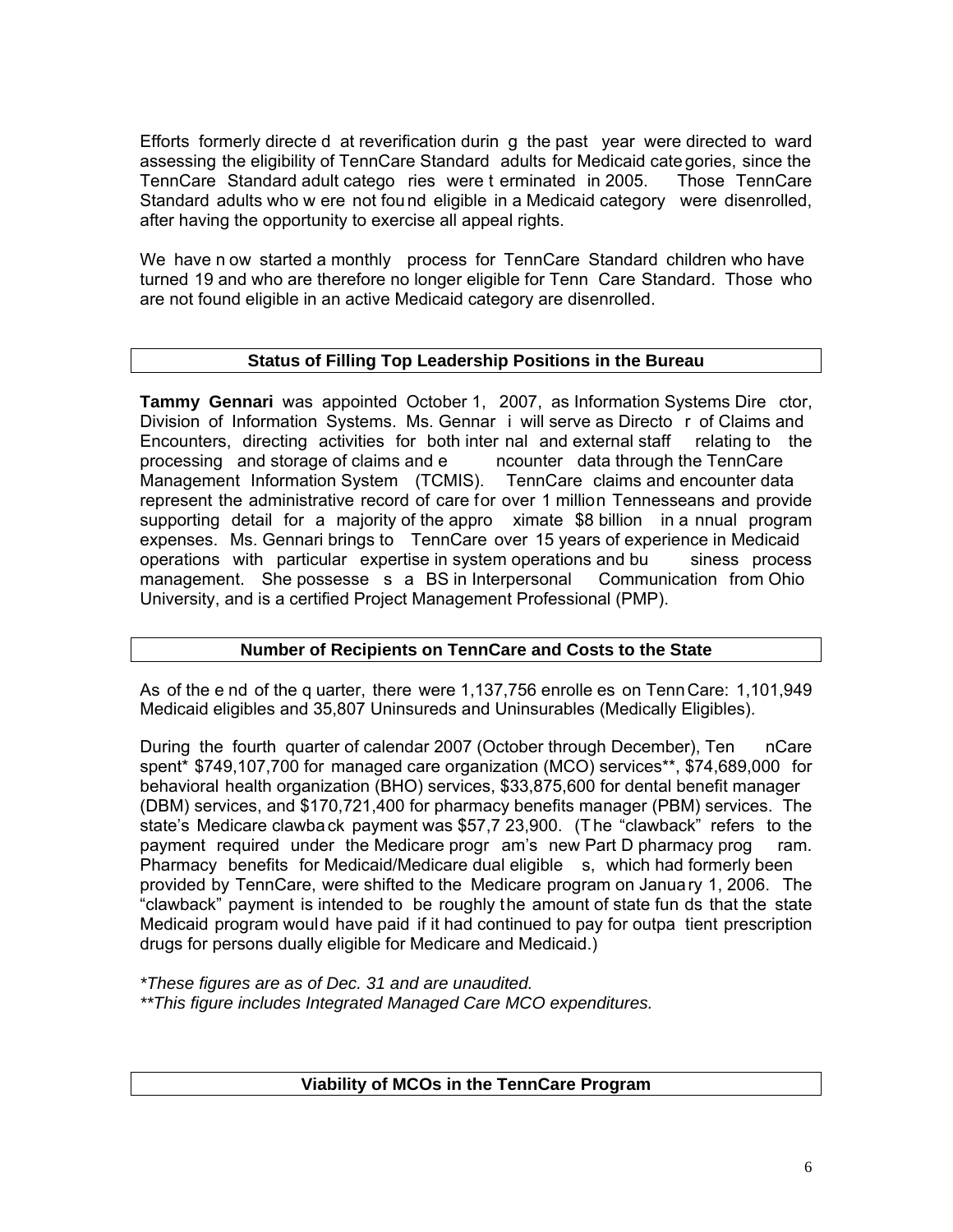## **Claims Payment Analysis**

The prompt pay requirements of T.C.A.  $\S$  56-32-226(b) mandate that each h ealth maintenance organization and beh avioral health organization ensure t hat 90% of clean claims for p ayment for services delivered to a TennCare enrollee are paid within 30 calendar days of the receipt of such claims and 99.5% of all pr ovider claims are processed within 60 calendar days of receipt. TennCare's contract with its Dental Benefit Manager requires that the DBM also process claims in a ccordance with this statut ory standard.

TennCare's contract with its Pharmacy Benefits Manager requires that the PBM must pay 95% of all clean claims within 20 calendar days of receipt and the remaining 5% of clean claims within the following 10 calendar days.

TDCI requested data files of all TennCare pro cessed claims from Te nnCare MCOs, BHOs, the DBM and the PBM for the months of August, September and October 2007. TDCI also requested d ata files of pended TennCare claims and a paid claims triangle from August 1, 2006 through October 31, 2007.

Except for Unison Health Plan of Tennessee ("UHP"), and Windsor Health Pla ns ("WHP), all MCOs, BHOs, the DBM and the PBM were in compliance with the statutory prompt pay requirements for August, September and October 2007.

Because of UHP's previous non-compliance, UHP has been required to submit monthly data files for analysis. Tests of UHP's monthly data file s for September and October found that UHP re mained out of compliance, proce ssing only 66% and 86%, respectively, of cle an claims within 30 calenda r days of r eceipt. Subsequent te st of UHP's November data file found UHP was in compli ance. TD CI will levy an administrative penalty of \$30,00 0 for UHP's failure to timely process claims in accordance with the prompt pay statute in the months of August, September and October 2007. UHP will be required to continue reporting data on a monthly basis until it processes claims timely for three conse cutive months. UHP could be sub ject to additional penalties if future non-compliance is found.

WHP was out of compliance with the prompt pay requirements for September and October, processing only 98.1% and 88.9%, respectively, of all claims within 60 calendar days of receipt. Because of its non-compliance and because it is currently winding down its TennCare operations, WHP is required to su bmit monthly claims data files for pr ompt pay analysis. Since WHP is only processing "run out" claims with dates of service p rior to April 1, 2007, the volume of claims processed each mo nth is significantly decreasing. (Only 1,137 claims were processe d in October.) As a result, TDCI has opted n ot to assess an administrative penalty for WHP' s non-compliance with th e prompt pay standards.

It was previously reported that Spectera, the vision sub contractor for UnitedHealthcare Plan of the River Valley (d/b/a "AmeriChoice"), did not process vision claims timely in May 2007. Further analysis by AmeriChoice found that vision data had been incorrectly reported in its monthly data files. TDCI required AmeriChoice to resubmit monthly vision claims data back to January 2007. TDCI d etermined that vision claims had been processed timely.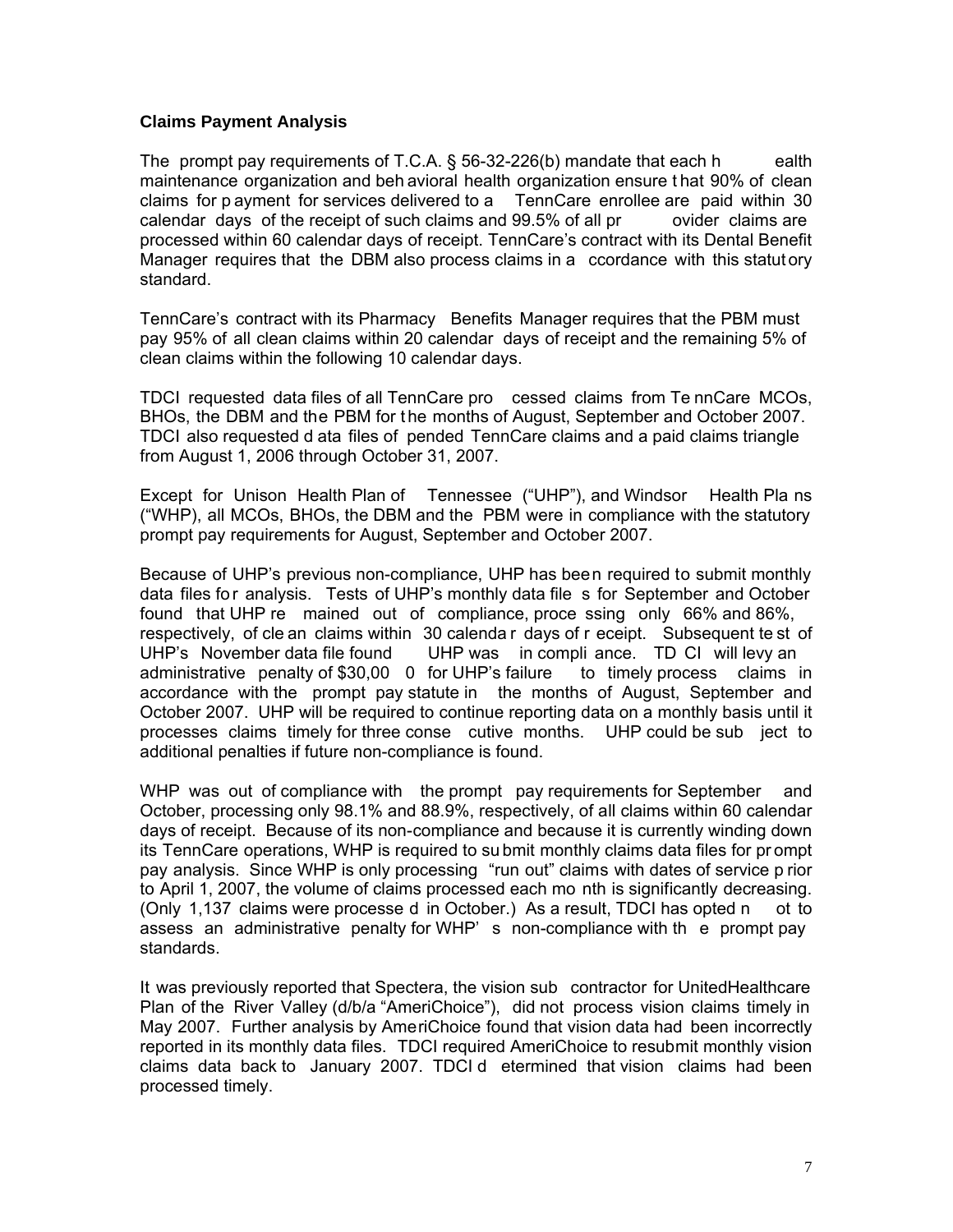## **Net Worth Requirement**

As of Sept ember 30, 2007, Tenn Care MCOs/BHOs reported net wo rth on finan cial statements due December 1, 2007 as indicate d in the table below. TDCI has not adjusted the net worth reported on the NAIC annual statements. TDCI's calculations for<br>the net worth requirement reflect paym ents made for the calen dar year e nding ents made for the calen dar year ending December 31, 2006, including payments made under the "stabilization plan."

Net Worth

|                                     | Net Worth<br>Requirement | Reported<br>Net Worth | Excess/<br>(Deficiency) |
|-------------------------------------|--------------------------|-----------------------|-------------------------|
|                                     |                          |                       |                         |
| <b>AMERIGROUP Tennessee</b>         | 10,629,247               | 21,357,429            | 10,728,182              |
| UnitedHealthcare<br>Plan<br>of the  | 17,339,431               | 162,716,979           | 145,377,548             |
| River Valley (d/b/a AmeriChoice)    |                          |                       |                         |
| <b>Memphis Managed Care</b>         | 8,777,597                | 33,334,924            | 24,557,327              |
| <b>Preferred Health Partnership</b> | 6,583,291                | 35,671,101            | 29,087,810              |
| <b>UAHC Health Plan</b>             | 7,230,835                | 13,610,689            | 6,379,854               |
| Unison Health Plan                  | 3,746,386                | 5,779,647             | 2,033,261               |
| Volunteer (BlueCare & Select)       | 25,703,132               | 31,103,804            | 5,400,672               |
| <b>Windsor Health Plan</b>          | 6,291,309                | 13,813,999            | 7,522,690               |
| <b>Premier Behavioral Systems</b>   | 7,026,272                | 12,008,520            | 4,982,248               |
| <b>Tennessee Behavioral Health</b>  | 6,606,592                | 10,965,711            | 4,359,119               |

## **FINANCIAL ISSUES**:

## **Xantus Healthplan of Tennessee, Inc. (Xantus)**

*No change.* 

## **Tennessee Coordinated Care Network d/b/a Access MedPlus (TCCN)**

*No change.* 

## **Universal Care of Tennessee (Universal)**

*No change.* 

## **Success of Fraud Detection and Prevention**

The Office of Inspector General (OIG) was established 3 1/2 years ago (July 1, 2004). The mission of the OI G is: *To identify, investigate, and prosecute persons who commit fraud or abuse against the TennCare program.* The OIG staff receives case information from a variety of sources including: local law enforcement, the TennCare Bureau, Health Related Boards (HRB), the Department of Human Services (DHS), other state agencies, health care providers, Managed Care Contractors (MCCs), OIG data mining, and the general public via the OIG web site, faxes, letters, and phone calls to t he OIG hotline. The statistics for the second quarter of the 2007 - 2008 fiscal year are as follows: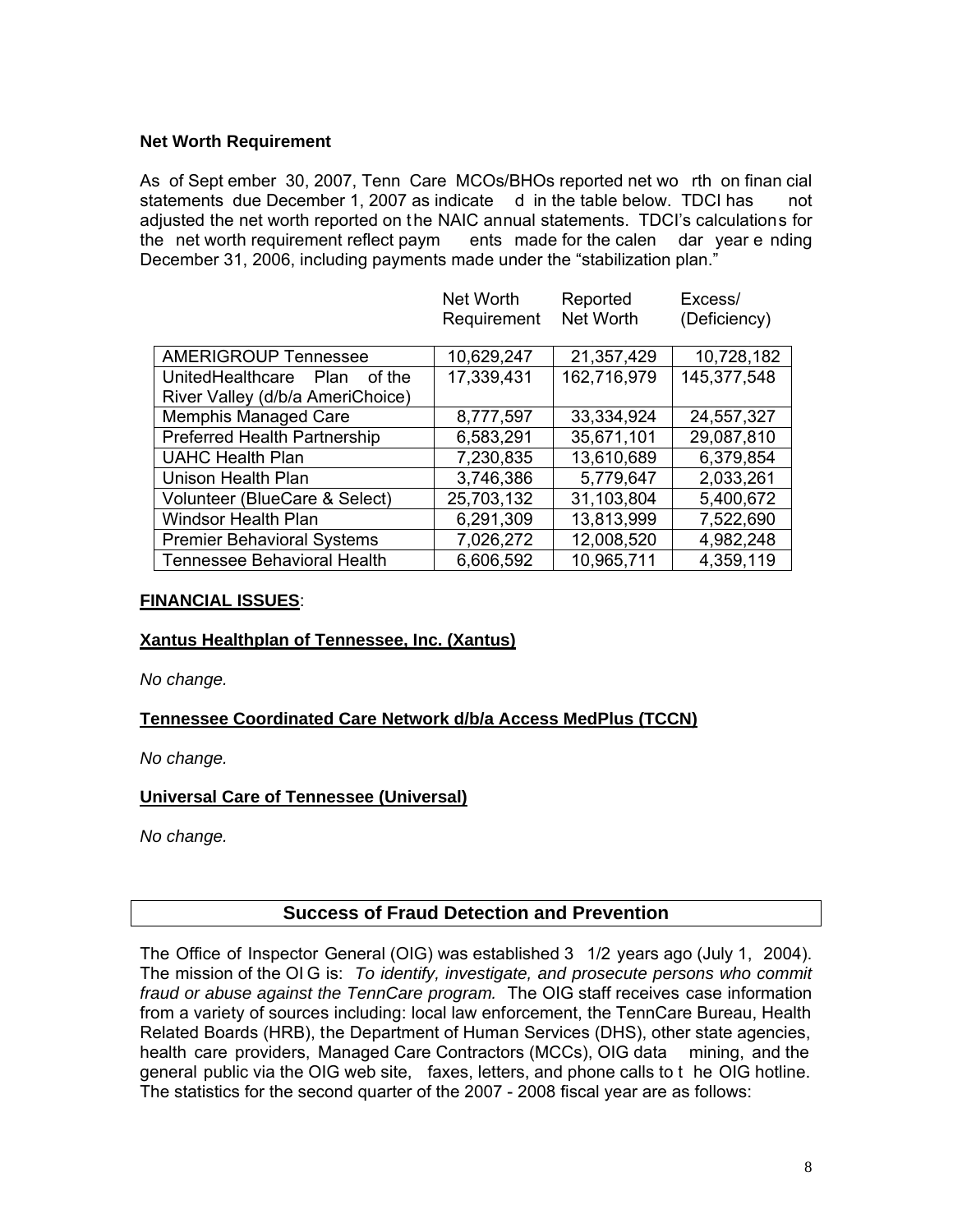*NOTE: Included are the fiscal year totals (FYT) and the grand totals to date -- since the OIG was created (July 2004)* 

|                | Quarter | <b>FYT</b> | Grand<br>Total |
|----------------|---------|------------|----------------|
|                |         |            |                |
| Cases Received | 6.222   | 13,520     | 89.739         |
| Cases Closed*  | 6.053   | 12.967     | 89.532         |

## **Summary of Enrollee Cases**

*\*Cases are closed when there is inadequate information provided to investigate the complaint, the information has been researched and determined to be unfounded, the case was referred to another agency (as per appropriate jurisdiction), or prosecuted by the OIG and closed. This number also includes reports the OIG runs for the TennCare Bureau regarding potential fraud or abuse.* 

| <b>Summary of Enrollee Abuse Cases</b> |       |        |  |  |
|----------------------------------------|-------|--------|--|--|
| T2<br>Quarter                          |       |        |  |  |
| Abuse Cases Received                   | 5.440 | 28.381 |  |  |
| Abuse Cases Closed                     | 803   | 7.539  |  |  |
| Abuse Cases Referred 1                 | 4.657 | 21.689 |  |  |

<sup>1</sup> Abuse cases may be referred to the appropriate Managed Care Organization (MCO), *the TennCare Bureau, or DHS for further review.* 

 *² Totals are for the last 18 months (six quarterly reports)* 

| <b>JUILIIIIAI VUI FIUVIUTI GASTS</b> |         |            |                       |  |
|--------------------------------------|---------|------------|-----------------------|--|
|                                      | Quarter | <b>FYT</b> | Grand<br><b>Total</b> |  |
| Cases opened                         | 38      | -95        | 1,031                 |  |
| Cases closed                         | 38      | 73         | 839                   |  |
| Cases referred to TBI*               |         | 53         | 127                   |  |
| Cases referred to HRBs**             |         |            |                       |  |

## **Summary of Provider Cases**

*\*The OIG refers provider cases to the TBI Medicaid Fraud Unit (as per state and federal law) and will assist with these investigations as requested.* 

 *\*\*Health Related Boards* 

## **Summary of Arrests & Convictions**

|             | Quarter | <b>FYT</b> | Grand |
|-------------|---------|------------|-------|
|             |         |            | Total |
| Arrests     | 83      | 149        | 605   |
| Convictions |         | 37         | 205   |
| Diversions* |         | 18         |       |
| .           | $-$     |            |       |

**Note:** *Special Agents were in the field making arrests effective February 2005.* 

 *\*Judicial Diversion: A guilty plea or verdict subject to expungement following successful completion of probation. Tennessee Code Annotated § 40-35-313* 

 *\*Pre-trial Diversion: Prosecution was suspended and if probation is successfully completed, the charge will be dismissed. Tennessee Code Annotated § 40-15-105* 

#### **Court Fines & Costs Imposed**

| <u>seart ringe &amp; secto mipeced</u> |     |     |                    |  |
|----------------------------------------|-----|-----|--------------------|--|
|                                        | --- | :vt | <b>AND</b><br>JYP. |  |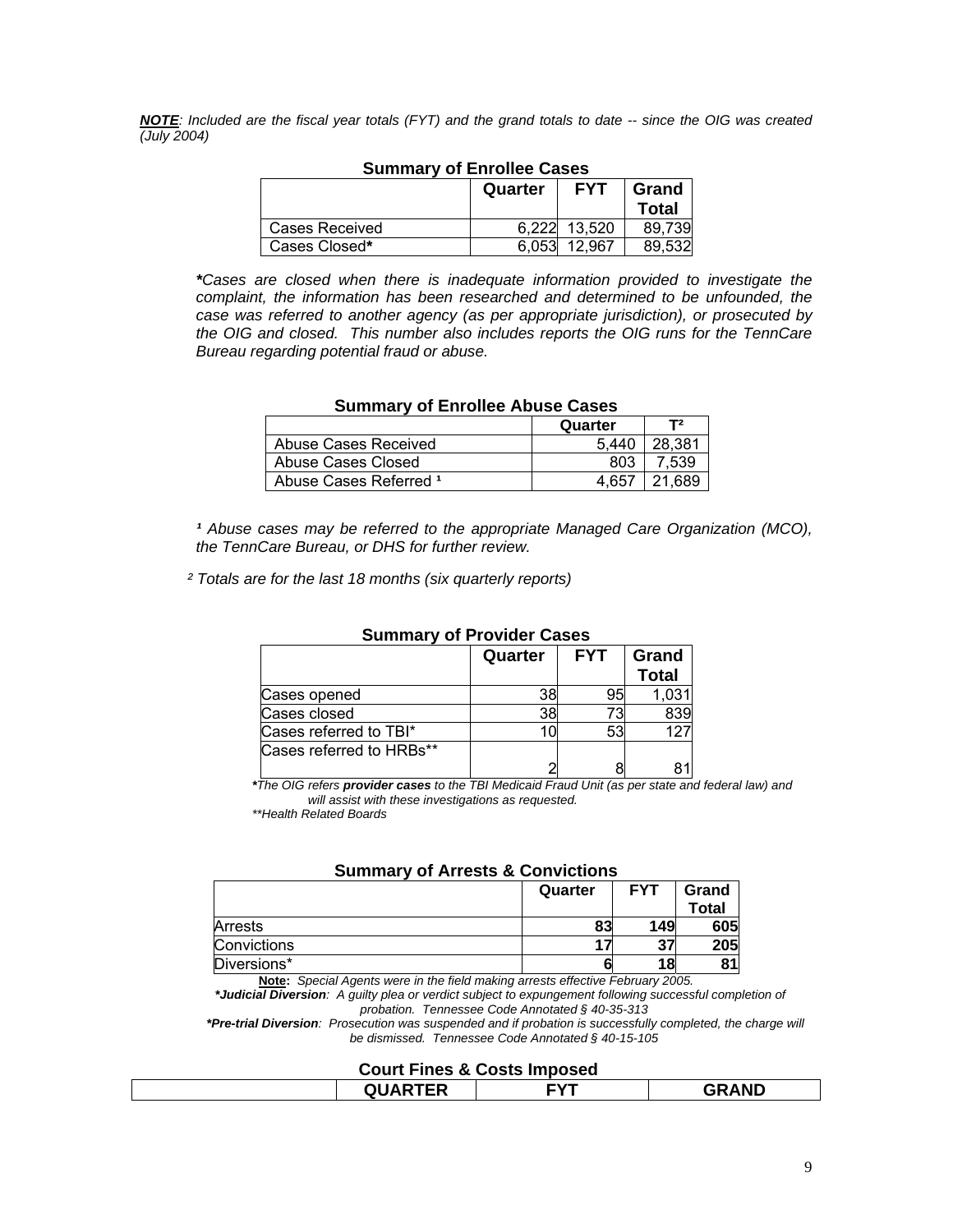|                       |             |              | <b>TOTAL</b> |
|-----------------------|-------------|--------------|--------------|
| <b>Fines</b>          | \$7,750     | \$15,750     | \$82,141.50  |
| Court Costs & Taxes   | \$3,293     | \$7,808      | \$42,602.11  |
| Drug Funds            | \$1,238.50  | \$5,076      | \$8,993.50   |
| Restitution (ordered) | \$73,514.39 | \$116,204.52 | \$932,068.70 |

There is an aggressive push to pursue enrollees who have co mmitted fraud or abuse against the TennCare program. The primary criminal case types are: drug cases (drug diversion, drug seekers, and forged prescriptions), reporting a false income, access to insurance, and living outside of the State of Tennessee.

| <b>Arrest Categories</b>           |               |
|------------------------------------|---------------|
| Drug Diversion/Forged Prescription |               |
|                                    | 421           |
| Access to Insurance                | 54            |
| Doctor Shopping                    | 6             |
| <b>Operation Falcon III</b>        | 32            |
| Operation Falcon IV                | 16            |
| False Income                       | 27            |
| Ineligible Person Using Card       | 16            |
| Living Out Of State                | 11            |
| <b>Asset Diversion</b>             |               |
| <b>Theft of Services</b>           | 8             |
| <b>ID Theft</b>                    | 5             |
| <b>TennCare Fraud</b>              | $\mathcal{P}$ |
| <b>GRAND TOTAL</b>                 | 605           |

#### **Arrest Categories**

## **TennCare Referrals & Recoupments**

|                                     | Quarter     | <b>FYT</b>   | <b>Grand Total</b> |
|-------------------------------------|-------------|--------------|--------------------|
| Pharmacy Lock-in 1                  | 47          | 69           | 953                |
| Recoupment 2                        | \$33,637.06 | \$173,339    | \$1,153,631.42     |
| Recommended TennCare Terminations 3 |             |              |                    |
|                                     | 4,204       | 9.258        | 30.376             |
| <b>Potential Savings 4</b>          | 13,873,200  | \$30,554,400 | \$109,456,477      |

#### **Footnotes for the** *TennCare Referral and Recoupments* **table**

 **1** The total in the last column is for the time period of September 2004 through December 31, 2007. Pharmacy lock-in referrals are sent to the TennCare Bureau for consideration. **2** The total in the last column reflect s dollars collected by the OIG and sent to the TennCare Bureau from F ebruary 15, 2005, (when a Fi scal Manager and an attorney joined the OIG staff to facilitate and document this process) through December 31, 2007. **3** Enrollee recommendations sent to th e TennCare Bureau for consideration based on reports run from *file net* (i.e. Prisoner Report, State Wage Report, the Deceased Report, and the PARIS Report).

**4** There were 4,204 enrollee terminations recommended by th e OIG to th e TennCare Bureau for their review during the first quarter. The TennCare Bureau uses \$3,592.32 as the average annual cost per enrollee for Medical, Pharmacy Services, BHO, and Dental, and \$3,082.44 for Medical and Pharmacy Services -- (an average of \$3,300 was used in calculating the total figure in the above table). [NOTE: Reports in 2004 – 2006 reflected the number \$4,181.04 as the average annual cost per enrollee, as per the dollar figure used by the TennCare Bureau.]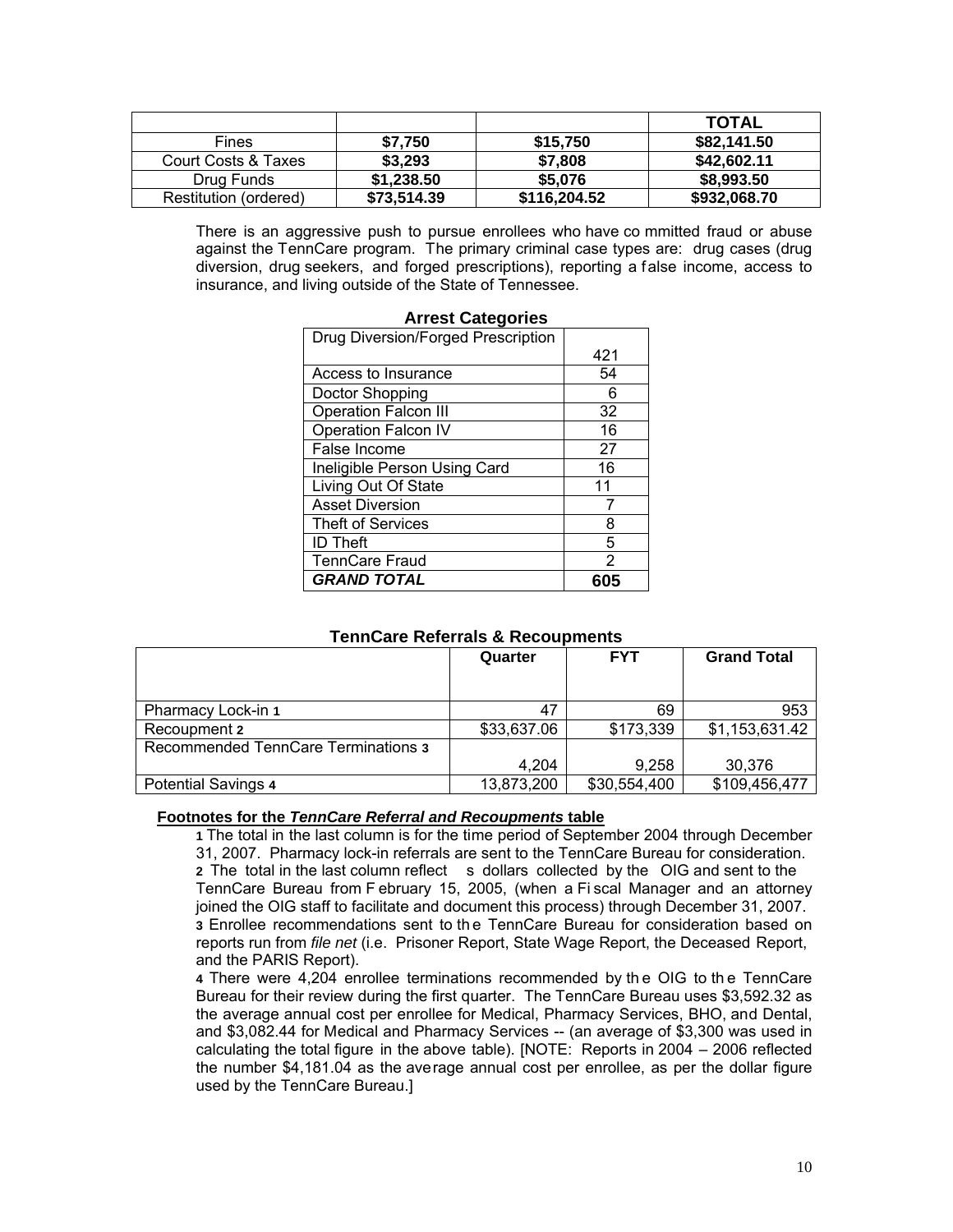|                       | Quarter | <b>FYT</b> | Grand<br><b>Total</b> |  |
|-----------------------|---------|------------|-----------------------|--|
| OIG Hot Line          | 1,034   | 2,259      | 15,256                |  |
| OIG Mail Tips         | 36      | 72         | 2,787                 |  |
| OIG Web Site          | 388     | 815        | 5,235                 |  |
| <b>OIG Email Tips</b> | 135     | 393        | 2.225                 |  |

## **Investigative Sources**

#### **Other Investigative Sources for this Quarter**:

| Data Mining   | 4,318 |  |
|---------------|-------|--|
| Fax           | 238   |  |
| Cash for Tips | 10    |  |
| Other         | 73    |  |

## **Case Type for this Quarter (sample)**

|      | Drug Diversion            | 357   |
|------|---------------------------|-------|
| Drug | Seeker                    | 328   |
|      | Other Insurance           | 405   |
|      | Income/Other Assets       | 272   |
|      | Using Someone's Card      | 39    |
| Out  | of State                  | 4,216 |
|      | <b>Transfer of Assets</b> | 11    |
|      | Abusing ER                | 45    |
|      | Dr. Shopping              | 312   |

The OIG staff provided presentations or attended meetin gs for the f ollowing organizations/contacts during this quarter:

- a Meetings with law enforcement officials and other State Agencies: each of the Judicial Task Forces, District Attorneys, Sheriffs and Chiefs of Police, also: TBI Drug Diversion Task Force, Law Enforcement Committee (in Brentwood), the East Tennessee Medicaid Fraud Investigation Group, the District Attorney's Conference (in Chattanooga), and the MCC Roundtable (at TBI).
- b. Training & Presentations:

 \*Metro Drug Alliance – Knoxville (presentation) \*FBI National Academy, Quantico, VA -- Special Agent John Morgan graduated from the FBI NA – he was the  $2^{nd}$  OIG SA to complete the NA \*FBI National Academy Associates -- Nashville bi-monthly meeting \*TGEI -- DIG Rob White graduated

\*DHS staff – Jackson, Tennessee (presentation)

 \*Tennessee Hospital Association/Tennessee Association of Compliance & Ethics Officers Seminar, Chattanooga (presentation)

\*Springfield Civitan Club, Robertson County (presentation)

\*Staff at the Williamson County Medical Center, Franklin (presentation)

 \*RNs at the Williamson County Medical Center, Franklin, all 3 ER shifts (presentation)

 \*In-Service completed for the Special Agents as did educational requirements for the Attorneys, RNs, and the OIG CPA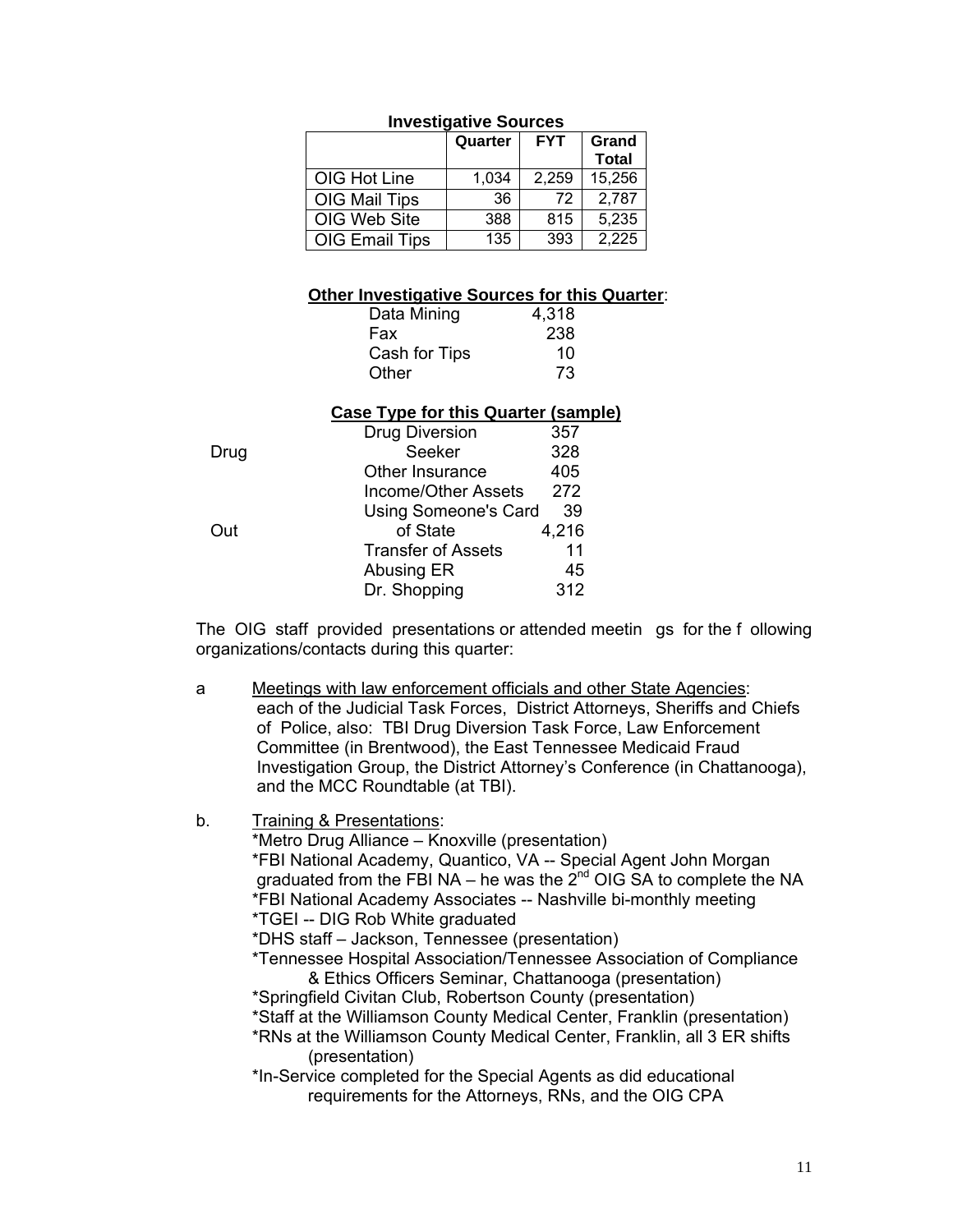\*Media – interviews for the Tennesse e Physicians Magazine, Chattanooga Times, and Channel 5 news (Nashville) regarding the Overton County arrest round-up. Article written for the TENNESSEAN editorial page *forum* 

The OIG paid the first *Tips for Cash* award to someone. These awards are made when a TennCare fraud tip is made that leads to a successful conviction (as per State law).

 The OIG staff continue s to work with the state's contractor , Medstat, to develop the fraud and abuse detection reports. The OIG is workin g with this v endor to initiate proactive reports for identif ying TennCare fraud. Targeted queries are generated on a routine basis. The goal behind these reports and queries is to assist with a successful OIG in vestigation and prosecution of individuals wh o have violated the law as it pertains to TennCare fraud.

 Two employee vacancies occurred during this quarter due to one transfer to another State agency and one resig nation. There will be an evaluation of these vacancies during the next quarter.

 Training continued for OIG person nel during this quarter. The Special Agents completed an annual In-Service training that includes POST required courses, new policies and procedures, all qualifications with approved weapon s, a legal update, etc. All continuing education hours were completed for OIG "professional" staff me mbers, i.e. attorneys, an accounta nt, registered nurses, and information techn ology personnel. The Deputy Inspector General, PID, completed the most recent TGMI class.

The OIG Legal Division continues to assist OIG staff members by providing legal advice on issues including how to meet the requirements of various statutes and drafting and reviewing documents that have legal implications. The Legal Division facilitates the case preparation process and works closely with various District Attorneys toward a successful prosecution of OIG cases. They review all legal matters of the OIG and advise on pending legislative issues.

The Inspector General and the Deputy Inspector General over Criminal Investigations have co ntinued visits to variou s Tennessee counties. In each jurisdiction visited, there is a court esy call to the Sheriff and Chief of Police. The goal is to continue to solidify the collaboration between local law enforcement and the OIG. More visits are planned for the next quarter.

The OIG continues to maintain accredited status by complying with the standards of the Commission on Accreditatio n for Law Enforcement Agencies (CALEA). The OIG was accredited in November 2006. The State of Tennessee OIG is the only Inspector General agency to achieve law enforcement accreditat ion both nationally and internati onally. A re-accreditati on on-site a nd hearing will occu r during the 2009 - 2010 fiscal year.

 The new Doctor Shopping legislation (appr oved by the Ge neral Assembly June 2007) has generated a number of criminal investigations. The OIG continues to mail letters and posters notifying licensed medical providers in the state about this new law. As a result, positive feedback has been received.